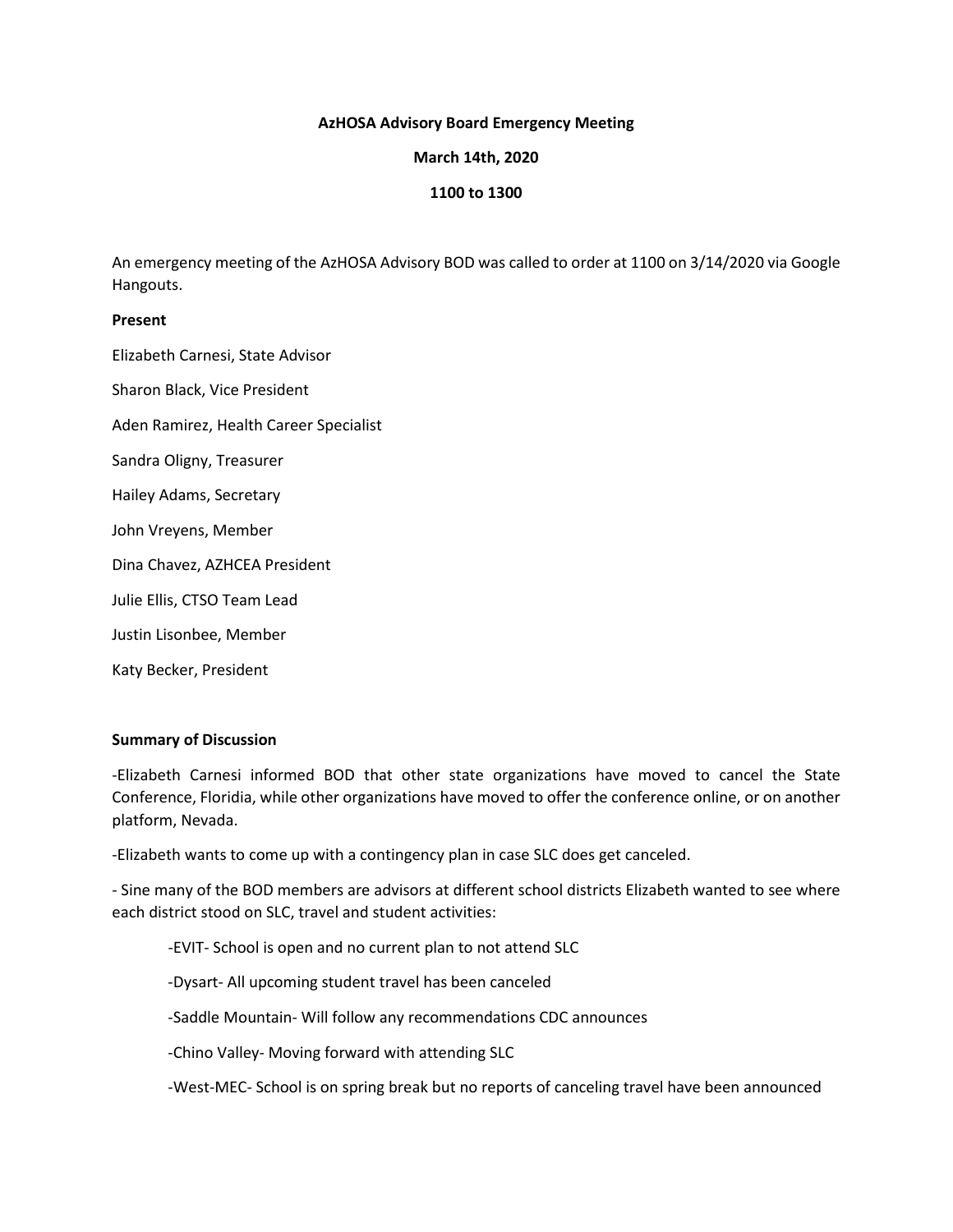-Elizabeth wants to ensure HOSA has a plan in the event SLC gets canceled. The following are some idea's she has composed to allow for SLC to continue using a virtual platform.

- Students will be able to attend SLC using online resources from the safety of their home or school.

-Students will record and submit a video of hands on skills.

-Students will submit photos of any posters or presentation boards.

-Competitions such as Biomedical Debate and/ or HOSA Bowl may need to default back to OLT results or conduct a competition using Google Hangout or Zoom.

- Elizabeth has set a goal of Friday to make an official decision on SLC cancelation.

- Julie Ellis, as CTSO team lead, informed members that DECA has canceled their conference, NBPA has canceled their conference and it is possible that many others will follow. Julie expressed additional concern that not all schools may be able to attend SLC if held as a physical conference or a virtual conference. PIMA JTED for instance will not send any students to conferences. Since PIMA JTED hosts several competitions for other CTSO organizations (ie. Culinary Competition for SkillsUSA), the conference will not be able to move forward anyhow. Julie has a strong feeling that if FBLA (first to have a conference out of the CTSO's) cancels other CTSO's will follow. Lastly it is very likely that parents will not allow their student to attend.

-Julie raised a concern that if HOSA cancels the conference without Governor order or by the recommendation of the State Superintendent HOSA will have to pay Weston \$86,000. The fee will not be charged if the conference was postponed, only if canceled.

-Elizabeth spoke about plans to mail items (shirts and pins) if the conference is moved online. Refunds will be given to individuals that already paid for food etc. However no invoices have been sent. If the conference moves to virtual \$65.00 conference fee will remain to help cover the cost of supplies, shirts, pins and postage.

-Elizabeth will create a survey to send out to advisors in order to get feedback on if the conference was still scheduled- Would you attend? Would you attend if virtual? Would your district allow you to participate?- in order to gather information from across the state from multiple districts.

-Julie spoke on how some CTSO's, ie. FCCLA, are looking to have a one day competition contingency plan, where the conference and awards session would happen all on one day with no overnight stay.

-Julie clarified that in order to not have to pay Westin \$86,000 we would need an individual of authority, Doug Deucy or Kathy Hoffman, to draft a letter canceling events such as CTSO competitions. This allows emergency clauses in contracts to take place so cancelation fees are not charged.

-If SLC does get canceled it is important that the competition process be equal for all participants regardless of location in the state, that would make it difficult if we moved forward having any in person skills. Recommendation was made to have both options, physical on site skills demonstration for those that can attend and online options for those who cannot.

-Elizabeth will have a decision by Friday March 20th in order to share with all state advisors.